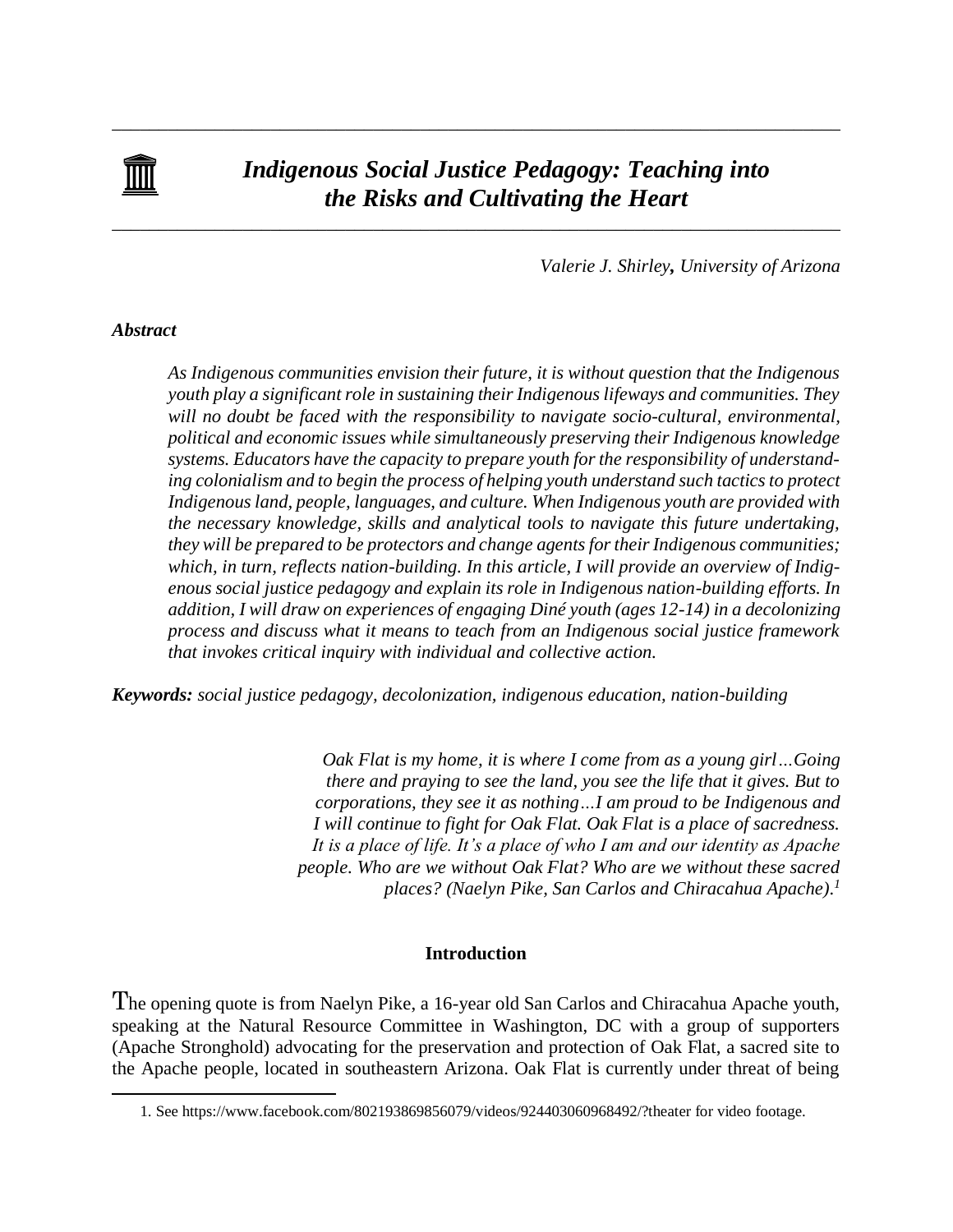destroyed. In early 2015, lawmakers John McCain and Jeff Flake of Arizona insidiously slipped language into a "must pass" National Defense Authorization Act to give land (Oak Flat area) to a foreign mining company called Resolution Copper, "at the  $11<sup>th</sup>$  hour...bypassing public scrutiny" (Revkin, 2015). Naelyn and her group, Apache Stronghold, have been protesting and raising awareness about this unjust land exchange and have gained massive support from government leaders, legislators, environmentalists, activists, and other Indigenous people across the globe. Although legislative bills have been introduced to protect Oak Flat, such unjust and inequitable situations continue to occur in Indigenous communities as Indigenous peoples' lands and resources remain under threat of destruction, theft and/or exploitation in various communities.

As Indigenous communities envision their future, it is without question that our<sup>2</sup> Indigenous youth play a significant role in sustaining our Indigenous lifeways and communities. Indigenous youth will be at the forefront in sustaining our Indigenous communities and they will no doubt be faced with the responsibility of navigating socio-cultural, environmental, political and economic issues while simultaneously preserving their Indigenous knowledge systems. Educators have the capacity to prepare youth for the responsibility of understanding colonialism and to begin the process of helping youth understand such tactics in order to safeguard Indigenous land, people, languages, and culture. When Indigenous youth are provided with the necessary knowledge, skills and analytical tools to navigate this future undertaking, they will be prepared to be protectors and change agents for their Indigenous communities; which, in turn, contributes to nation-building.

Understanding the historical context behind present-day social and community issues through truth-telling processes is important. Unfortunately for Indigenous people, this history is filled with trauma and injustices; consequently, when truth-telling practices activate stories of struggle and resistance, educators need to be conscious of the risks involved in telling such stories. Teaching into the risks involves the process of raising awareness in students by unveiling history from the perspective of those affected by injustice and requires educators to carefully ponder how to cultivate students' emotional responses and reactions. Consequently, teaching into the risks requires *cultivating the heart* and carefully navigating youth through their emotions in the process of critically engaging in sociocultural analyses of society. It is certainly not an easy task; however, truth-telling is necessary for any type of social change to occur. Educators serving as change agents have the capacity to transform educational experiences for young people by providing learning experiences that *engage the heart and mind* to address various issues and concerns so as to promote social change. In doing so, this type of teaching in Indigenous contexts asks educators to involve Indigenous youth in an emotional journey of uncovering the past in addition to engaging youth in the process of healing and empowerment by affirming Indigenous values and epistemology. Nonetheless, uncovering history from Indigenous perspectives is an important first step in becoming critically conscious and aware (Fanon, 1963/2004; Said, 1978/2003; Smith, 1999); therefore, in order for healing and social change to occur, cultivating the minds and hearts through Indigenous epistemologies is extremely important.

In this article, I will provide an overview of Indigenous social justice pedagogy (ISJP) and explain its role in Indigenous nation-building. The following question will be addressed: What does it mean to teach critically, and for social justice, from an Indigenous framework? I will draw on experiences of engaging Diné youth in a process that prompted a critical consciousness and discuss teaching from an Indigenous social justice framework that invokes critical inquiry with

 $\overline{a}$ 

<sup>2.</sup> The author is a member of the Diné Nation, an Indigenous Native American group in the United States. Diné is also commonly known as Navajo. As a member of an Indigenous community, I include myself within this paper; using the pronouns *we*, *our*, and *us*.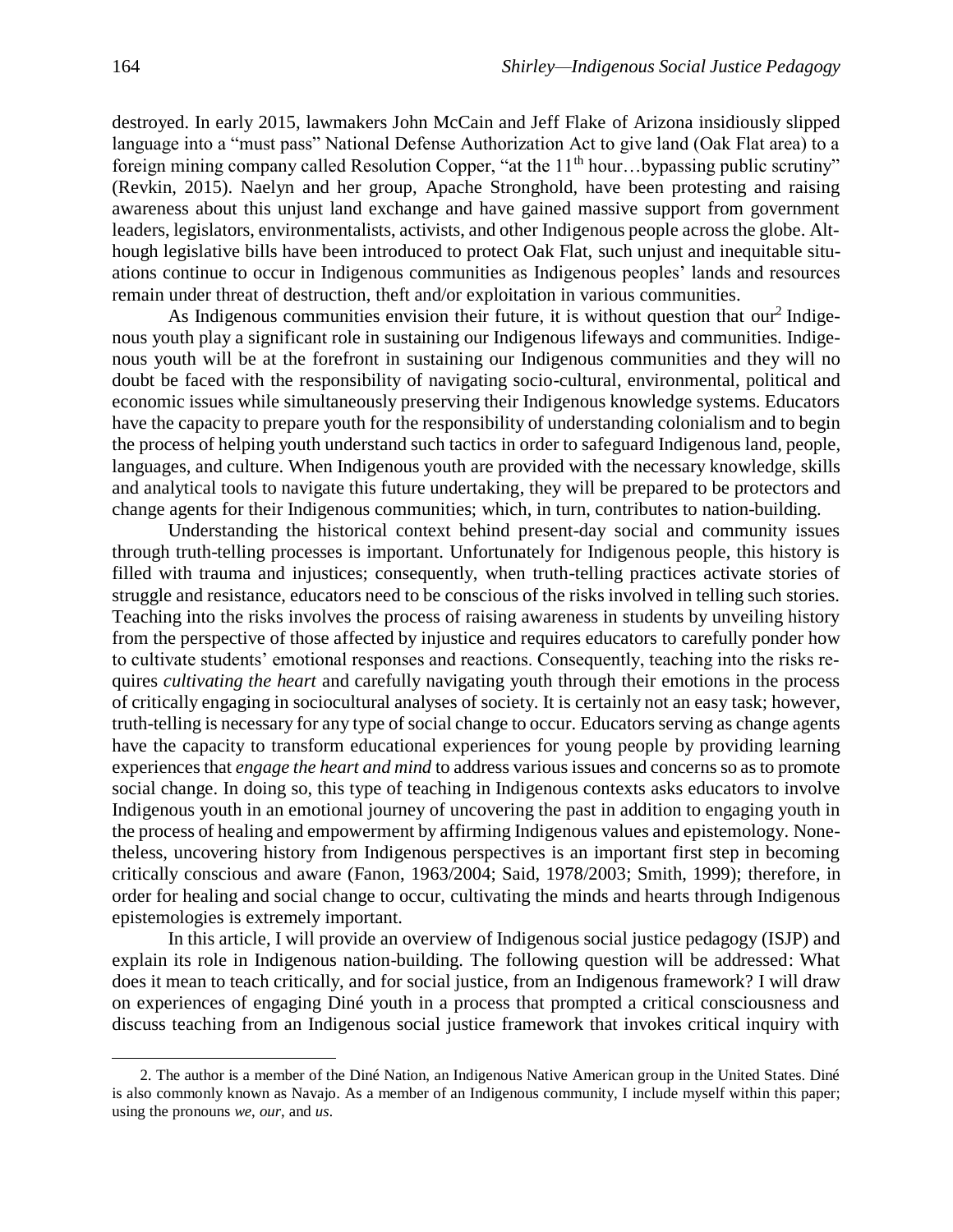individual and collective action for change. My goal is to extend the field of social justice education with specific attention to developing an Indigenous social justice pedagogical framework. ISJP involves decolonization, Indigenous epistemologies, and nation-building.

## **The Roots of Social Justice Pedagogy**

*Social justice education is…about the goal of transformation.* (Chapman & Hobbel, 2009, p. 4).

Social justice pedagogy is rooted in the educational frameworks of multicultural education and critical pedagogy (Cammarota, 2011; Chapman & Hobbel, 2009). Multicultural education includes multiple dimensions that aim to support the practical component of providing equitable learning opportunities for all students through the curriculum and affirming diverse student identities and experiences (Grant & Sleeter, 2007). Critical pedagogy critiques the dominant knowledge within curriculum, critically examines inequities in society, and focuses on the analytical tools to advance the development of a critical consciousness, agency, and empowerment through a problem-posing approach to teaching and learning (Freire, 1970/2002). Problem-posing education is a pedagogical approach that critically examines issues and concerns in a learning context. Within the educational context that cultivates a critical consciousness, students question and critique oppressive power structures in society and envision the potential for change. The analytical tools and methods of critical pedagogy include reflection, praxis, and dialogues. By drawing on critical pedagogical methods and tools, students begin to attain a critical consciousness to enact social change and transformation in their communities and schools. Therefore, social justice educators implement curriculum that aims to combat discrimination, prejudice, and oppression based on race, class, gender, sexuality, language, ability, etc. In this process, educators enact a problem-posing approach to engage young people in a critical examination of such injustices and inequities while facilitating pedagogical experiences and opportunities that promote "the goal of transformation" (Chapman & Hobbel, 2009, p. 4). In the next section, I contextualize social justice pedagogy within Indigenous settings.

#### **Indigenous Social Justice Pedagogy**

Indigenous social justice pedagogy is a framework for *rethinking* the process of schooling for Indigenous students. Its primary focus is on reframing curriculum and pedagogy that aims to preserve and privilege Indigenous epistemologies while promoting nation-building in Indigenous communities. When educators privilege these two aspects in the classroom (or in a specific learning context), they are intentional in building curriculum around Indigenous issues and concerns in hopes to bring about positive social change in Indigenous communities. Indigenous communities have been faced with various social, environmental, and political issues (which have strong ties to colonialism) that have affected the livelihood and well-being of Indigenous peoples today. If educators can integrate such issues into the curriculum for youth to investigate, they will be preparing students to not only envision alternative possibilities to sustain their communities, but also empowering them to protect their land, cultures, and people. Pedagogically, educators can draw on the framework of ISJP to facilitate the process of: 1) deconstructing and disrupting the cycle of colonization in Indigenous communities; 2) promoting, revitalizing, and protecting Indigenous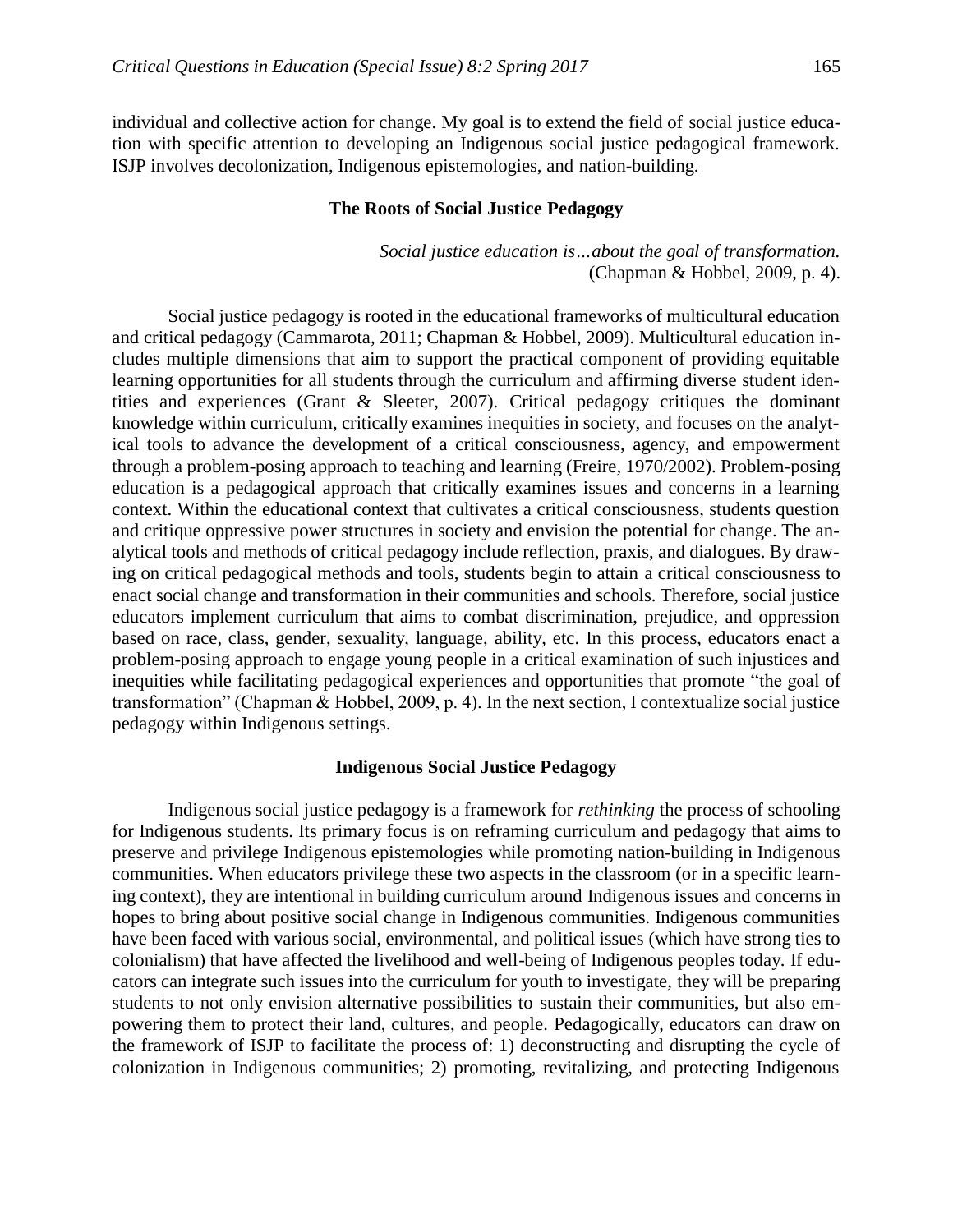languages and knowledge systems; and 3) envisioning ways to inspire youth to employ transformative possibilities that contribute to nation-building. Thus, central to ISJP are decolonizing processes that foster empowerment and activism in youth. In what follows, I describe the central components of ISJP: decolonization, Indigenous epistemology, and nation-building.

## **Decolonization: Teaching into the Risks**

Over the years, colonization has become endemic to Indigenous communities (Brayboy, 2005). The cycle of colonization, with its historical legacy and present-day infiltration, is entrenched in our Indigenous communities (mentally and structurally), and many of the social issues and concerns within Indigenous communities are linked to colonialism, which McCaslin and Breton characterize as "the root harm" (2008, p. 512). It becomes essential that educators begin to understand, deconstruct, and disrupt this cycle of colonization in the educational setting in order for social change to occur. As Mary Hermes (2015) posited, "Structures seem to influence what we do on a daily basis and…we need to build and act within structures that have their roots in Indigenous life" (p. 273). Schools, as a structure, has historically implemented colonial policies and practices that aimed to assimilate Indigenous peoples; and as a result such policies and practices have pushed our Indigenous knowledges, languages, cultures and identities to the margins in our own communities. In order to build schooling structures rooted in Indigenous life, schools would need to be restructured to center and promote Indigenous knowledge and values.

Decolonization becomes an essential component in the process of restructuring because it is the avenue by which we can challenge colonialism and begin to envision and create structures rooted in Indigenous life. The process of decolonization is worth noting at length:

A large part of decolonization entails developing a critical consciousness about the cause(s) of our oppression, the distortion of history, our own collaboration, and the degrees to which we have internalized colonialist ideas and practices. Decolonization requires auto-criticism, self-reflection, and a rejection of victimage. Decolonization is about empowerment—a belief that situations can be transformed, a belief and trust in our own peoples' values and abilities, and a willingness to make change. It is about transforming negative reactionary energy into the more positive rebuilding energy needed in our communities. (Wheeler as cited in Wilson, 2004, p. 71)

An essential first step in decolonization requires the rediscovery of our histories (Laenui, 2000) in order to examine and uncover the project of colonization and reveal its effect on Indigenous peoples' histories, cultures, languages, identities, land and resources. Consequently, much of Indigenous histories is silenced and excluded in curriculum documents; therefore, educators would need to seek alternative resources that include the voices and perspectives of Indigenous peoples' around various historical events. Such truth-telling practices reveals stories of injustices and trauma within Indigenous histories and thus exposes how power and knowledge have worked to oppress Indigenous peoples. Truth-telling within decolonization initiates the development of a critical consciousness as it works to reveal the hidden histories and social realities of colonialism in our Indigenous communities. The practice of truth-telling, however, comes with the risks of students feeling angry, offended, and hurt by the stories of trauma and injustice experienced by their ancestors. When educators *teach into these risks* that move students into an emotional space where the stories of oppression stir up such emotions, it is crucial for educators to consider the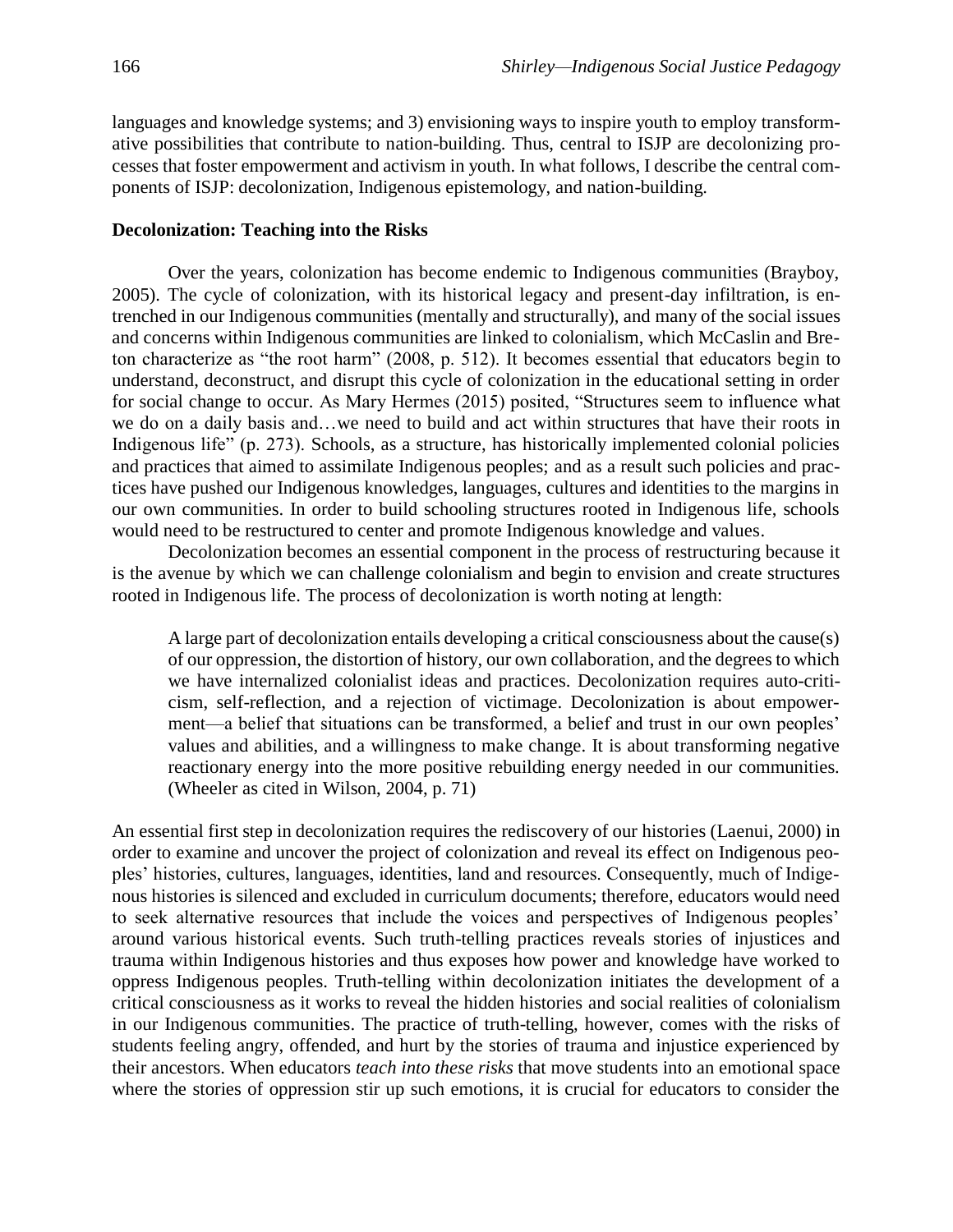ways in which they can navigate youth through this emotional space. I propose that educators draw on Indigenous epistemologies to direct youth toward the process of healing. Within decolonization, there should also be emphasis on rejecting the notion of victimage and to move into a space of transformation and empowerment to change the oppressive circumstances in our communities; thus we must rely on our own Indigenous values, knowledge and abilities to initiate healing, (re)affirm our identities, and instill a commitment to improving our communities.

## **Cultivating the Heart: Promoting, Revitalizing, and Protecting Indigenous Epistemology**

In ISJP, Indigenous epistemologies are purposefully infused in the daily structure of the learning environment—from curriculum and pedagogy to the classroom community—drawing on Indigenous knowledge systems to create an environment where young people begin to privilege, promote, revitalize and center their Indigenous ways of thinking and being. To build and create structures rooted in Indigenous life, the learning environment is essentially infused with Indigenous philosophies, values, language, songs, stories, histories, and respectful relationships. Considering that the deconstruction of colonialism engenders feelings of anger and frustration when truthtelling uncovers stories of injustice and trauma, I propose educators draw on aspects of Indigenous epistemology to *cultivate the heart* toward healing and empowerment. Cultivating the heart toward empowerment is an essential step that sets the stage for students to consider the ways in which they can contribute to the betterment of both their classroom community and their Indigenous community in general. For example, in the particular study that I describe below, I draw on the Diné epistemological concept of *hozhó*. Hozhó is a philosophical concept in Diné teachings that is essentially about maintaining balance and harmony in life. Diné scholar Herbert Benally defined *hozhó* as "the state of much good, leading to a peaceful, beautiful and harmonious life" (1994, p. 23). This philosophical aspect is contextualized within the highly complex Diné epistemology of *Sa'ah Naagháí Bik'eh Hozhóón* and has many (*hozhóoji*) stories associated with it.<sup>3</sup> Many stories within our epistemology teach us about life and it is through these stories we gain the power of true Diné identity (Begay, 2002). Cultivating the heart through Indigenous epistemological aspects is necessary when educators teach into the risks by exposing the oppressive present-day conditions linked to colonialism (such as the exploitation of sacred sites like Oak Flat).

In ISJP, it is important to ensure the students' epistemologies are reflected in the curriculum as well as in the overall classroom community and interactions between the students. Fostering relationships built on Indigenous aspects of respect, reciprocity and responsibility offers a unique way to incorporate Indigenous epistemologies in learning environments. To illustrate this, I draw on the work I conducted with Diné youth. My interactions with the student participants in my study began with an initial introduction of ourselves through our clans. The purpose of starting with introducing ourselves with our clans was to establish *k'é* (kinship). Our clans are the core aspects of our Diné identity as our clan affiliations place us in context to the family from which we come (the first clan is the mother's clan, the second is the father's clan, the third is the maternal grandfather's clan, and the fourth clan is the paternal grandfather's clan) and places us in relationship to other Diné people. Once kinship was established, I began a discussion of the deep meaning of *k'é* by explaining the process of developing and maintaining respectful relationships with others and

 $\overline{a}$ 

<sup>3.</sup> *Sa'ah Naaghai Bik'eh Hozhoon* is the journey toward living a balanced and harmonious life. According to Miranda Haskie (2002) it is "a system from which the Navajo people gain teachings and learn how to achieve a healthy well-being throughout life" (p. 32).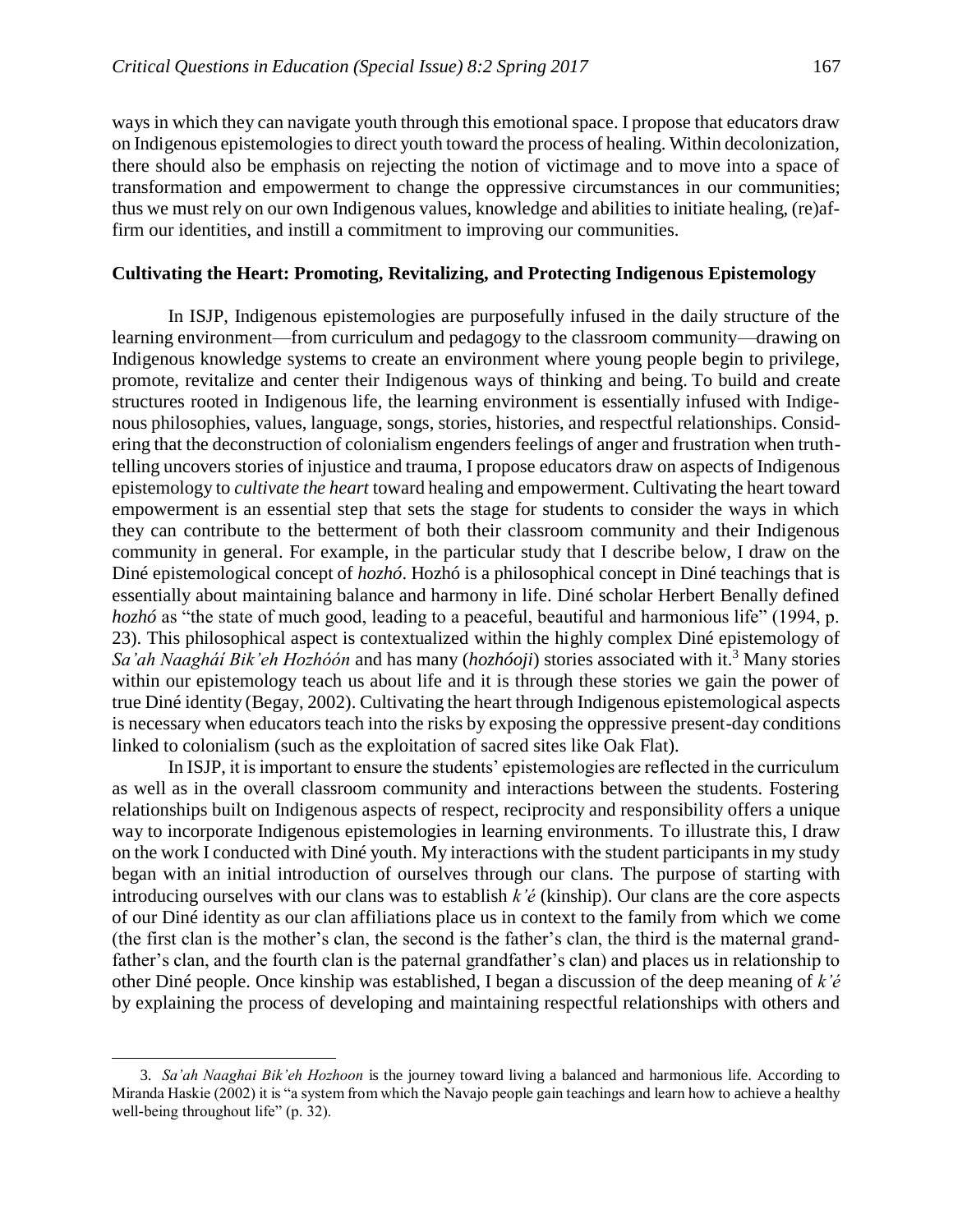nature. <sup>4</sup> The ways in which we practice *k'é* is reflected in how we treat and interact with one another grounded in respect, care, and compassion for self and others. Developing explicit connections to *k'é* meant that in order to move forward in sharing our internal thoughts, ideas, and feelings, we needed to establish trust with one another to be able to express our deep and vulnerable thoughts and emotions. Establishing this foundation was a crucial step in our dialogues. By drawing upon the fundamental Diné value of *k'é*, I was able to create an environment where trust was established, respect was enacted, and taking care of one another became a priority. The relationships and values embedded within the practice of *k'é* were important in moving into deep conversations about identity, as "the deep caring and healing process rooted in kinship, family, compassion, respect and cooperation" (Lee, 2016, p. 102) was essential. Evident in Diné youths' interactions, they remind us that having healthy relations with others based on Indigenous notions of respect, compassion, empathy, and care is essential when engaging in dialogue and interacting with others.

Cultivating the heart with Indigenous epistemologies is a core component within a space of learning where social issues and concerns are discussed and is fundamental within the practice of nurturing and guiding students through the process of critically examining issues and effects of colonialism, exploitation, oppression, inequity, and injustice on students' lives and communities. In other words, colonialism has contributed to disrupting the lives, livelihood, and well-being of Indigenous peoples; it is Indigenous epistemologies that will contribute to the healing of our community members. By cultivating the heart through enacting decolonization in educational contexts, it provides youth with opportunities to examine core aspects of their Indigenous identity in addition to acquiring knowledge and skills required for protecting, promoting, and preserving Indigenous people, language, culture, and land. These processes contribute to rigorous academic work that are intellectually engaging and empowering as they provide young people with real opportunities to "reject victimage" and to begin working for social change and nation-building in their communities.

# **Nation-building**

 $\overline{a}$ 

In ISJP, educators are fundamentally preparing young people to contribute to nation-building. Nation-building in Indigenous communities is about sustaining our sovereignty in ways that are beneficial to our own community needs and aspirations. This process requires "generations of Indigenous peoples to grow up intimately and strongly connected to our homelands, immersed in our languages and spiritualities and embodying our traditions of agency, leadership, decision making and diplomacy" (Simpson, 2014, p. 1). By drawing on sovereignty and self-determination rights, schools can engage in this process. As Brayboy, Fann, Castagno & Solyom state, however, "Indigenous nations cannot successfully engage in nation-building projects that are driven by sovereignty and self-determination unless they develop independence of the mind by taking action to restore pride in their traditions, languages, and knowledge" (2012, p. 15). Developing independence of the mind is linked to what Tiffany Lee (2006) refers to as critical Indigenous consciousness, which is the process of liberating the mind from dominant hegemony and cultivating the mind toward indigenization where individuals are guided by Indigenous epistemologies to transform Indigenous communities.

<sup>4.</sup> See Kulago (2016) for an expanded explanation of *k'é*.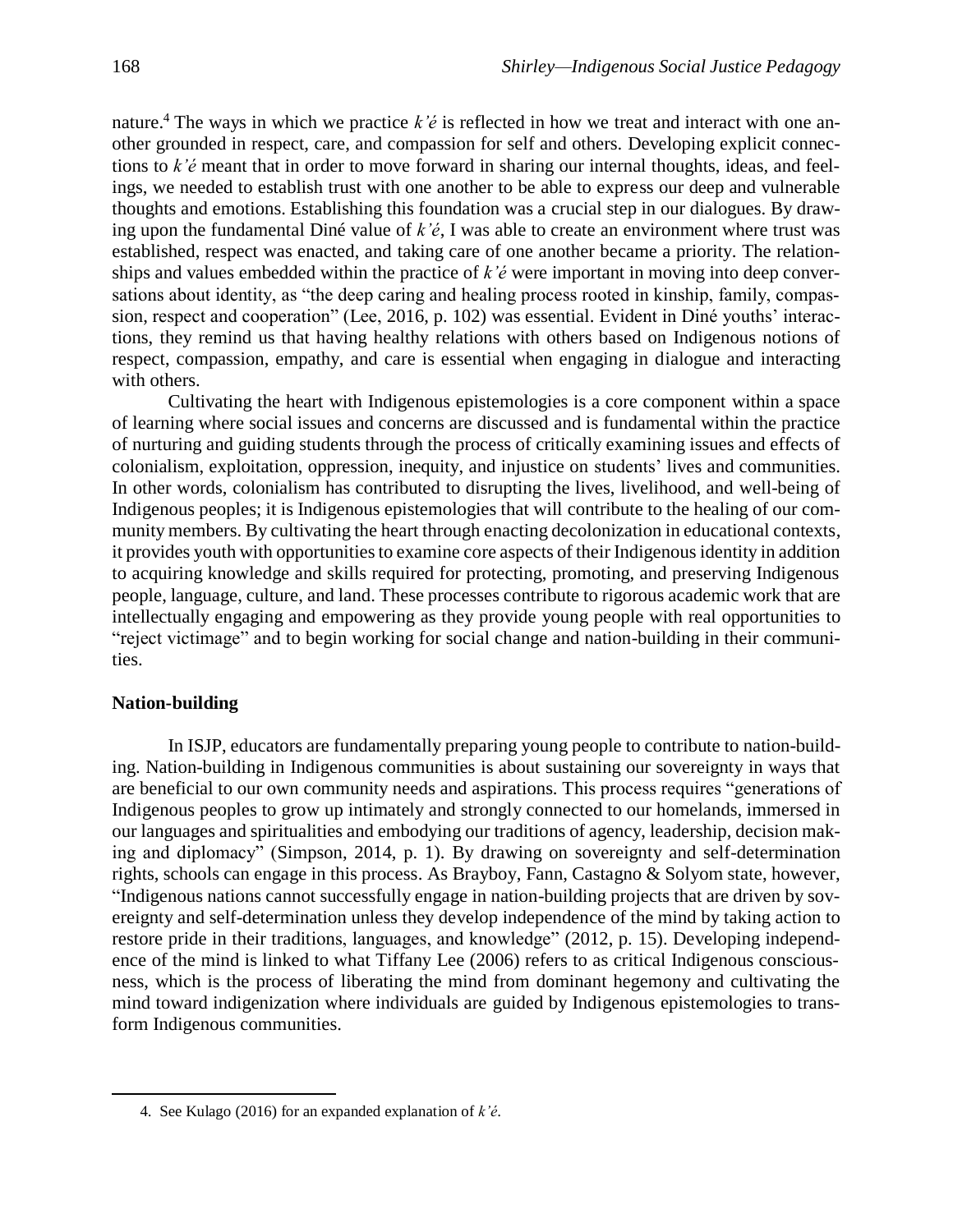Understanding the impacts of colonialism, schools can be the site by which nation-building is rooted. When schools and educators restructure their curriculum and pedagogy to address nation-building, it raises unique and critical levels of responsibility and accountability. It requires educators to engage in a self-reflective process that recognizes teaching Indigenous students is not just about high stakes testing and standards; but embodies expectations of sustaining and privileging Indigenous knowledge as the source of decision making, leadership, advocacy, and agency. Educators are pressed to answer the question of how they will have prepared Indigenous youth, such as Naelyn, to be of service to their communities. Importantly, what dialogues and projects can educators facilitate that create opportunities for youth to begin contributing to notions of nation-building?

In ISJP, cultural regeneration through the curriculum and pedagogy must involve the incorporation of Indigenous values, stories, and language as the source for understanding nationbuilding. The next section is a case example of how aspects of ISJP (decolonization, Indigenous epistemology, and nation-building) come together in a tribal community school located on the Diné Nation.

#### **Methodology**

The context for this case example is based on a critical Indigenous qualitative research study that explored the Indigenous subjectivities of ten Diné youth. Utilizing the theoretical framework of Tribal Critical Race Theory (Brayboy, 2005), this study investigated how the youth interpreted and made meaning of their Diné identities as they engaged in critical analyses of colonial tactics of assimilation and in learning aspects of Diné epistemology. At the time of this study, the youth were enrolled in a tribal community school (K-8) located on the Diné Nation where the study took place. I worked with 10 Diné students, ages 12-14, over a course of 5 months. Within this time period, I conducted classroom observations, 2 semi-structured pre-/post-interviews and 4 focus group discussions. The topics of each focus group session were: 1) the Diné Long Walk Period; 2) the history of boarding schools; 3) the media construction of stereotypes and Native identities; and 4) the Diné stories and philosophy of life. In this section, I will share stories of the students' engagement with curriculum and pedagogy that gives meaning to the framework of Indigenous social justice pedagogy.

#### **Indigenizing Curriculum Through Truth-Telling**

In ISJP, the curriculum is built around Indigenous concerns and issues. Within this particular study, the concern was that the youth were losing their culture and language. The decline and shift in Diné culture and language among our youth has been a concern since early encounters with colonialism. Exposing students to these early encounters with colonialism was essential in the curriculum of this study as "Virtually every ill that Indigenous peoples suffer can be traced to colonization" (McCaslin & Breslin, 2008, p. 525). The purpose was to unpack the present-day issue of identity in relation to historical colonialism. As a result, the curriculum for this study started with an examination of colonialism by uncovering the history of the Diné Long Walk period and early boarding school experiences and ended with Diné stories and philosophy. Each of these aspects of the curriculum are examples and scenarios of truth-telling practices. What follows is a description of how students interacted and responded to specific aspects of the curriculum as truthtelling.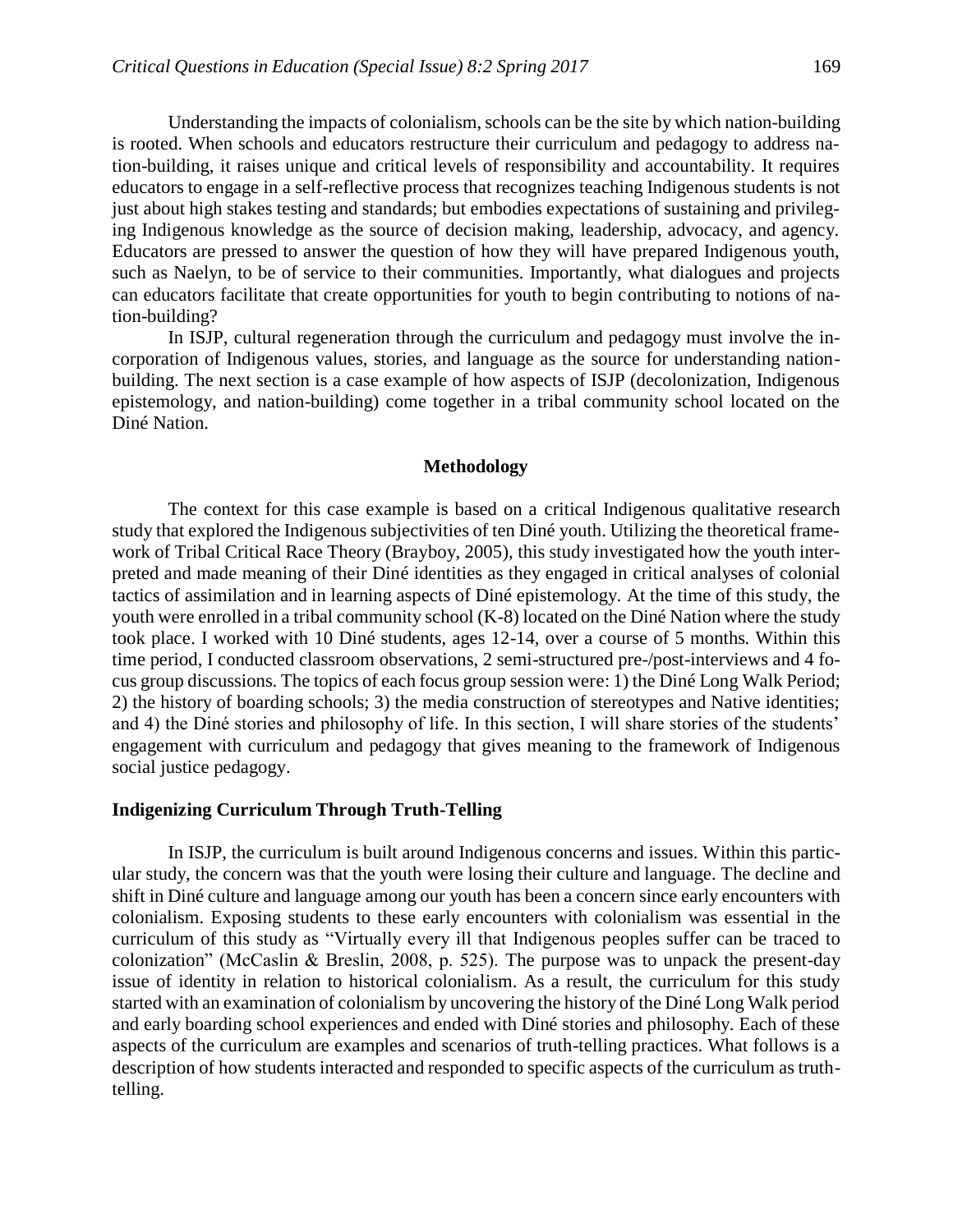# *Truth-telling: The Diné Long Walk Period*

In week five of the classroom observations of this research study, the classroom teacher (also Diné) wanted to discuss ideas for teaching her next unit. In the previous 4 weeks of classroom observations, she taught aspects of Diné seasons. Upon completing her unit, the teacher explained she wanted the next unit to focus on the Diné Long Walk experiences. The Diné Long Walk period (1860-1868) is the forced removal of the Diné off our ancestral homelands by being forced to walk approximately 450 miles (at gunpoint) to Fort Sumner in New Mexico. The Diné (men, women, children, and elders) were imprisoned for 4 years in harsh conditions within the camp at Fort Sumner, which is known to the Diné as *Hweéldi* ("a place of great suffering"). As the classroom teacher and I discussed the plans for developing the unit, we problematized the issue of textbooks reproducing dominant narratives about the Diné Long Walk period that excluded Diné perspectives; therefore, we agreed to focus on stories that were from Diné perspectives. We drew on the book *Diné Stories of the Long Walk Period* by Ruth Roessel (1973), which is a compilation of stories that were orally conveyed to the authors/storytellers in the book by their relatives who experienced the harsh conditions before, during, and after the Long Walk. Over the course of 2 months, the teacher implemented this unit by assigning short stories to each student to read and share with the class while I observed each lesson and the students' reactions and responses. One can imagine the emotions that might emerge within any individual when examining the harsh conditions and experiences during the Diné Long Walk period. One student shared her reaction to the story she read of a Diné woman on the Long Walk during our first focus group discussion. In this particular story, the Diné woman was pregnant and struggled to walk the 450-mile trek to Fort Sumner. She was exhausted, and her family pleaded with the US Army soldiers to let her rest. The student shared:

It was really sad to see that she got shot just because she couldn't keep up. And she tried to say we could wait until I had it [the baby] and maybe I could keep up, but they [the soldiers] didn't want to do that. I was sad because a lot of us died during the Long Walk. I was mad at the same time too. Pissed off, angry. I still feel mad about it. I mean in our culture we just have to protect our people.

Another student expressed his discomfort with the dehumanizing experiences within the camp: "It was shocking because the [soldiers] kept our Navajo people inside a fence and they treated them like animals. Some of the feelings I had were mad, angry, shocked, scared, crazy, sad and hurtful." It is important for educators to be prepared for the emotional response from the students when engaging in truth-telling processes. One student shared her emotional state as she was reflecting on these stories during an ordinary day at school:

When I'm walking all of a sudden I have these thoughts and I would begin to feel sorry for all the people that suffered [on the Long Walk] and I would just wish that never happened to the people and sometimes I would just start crying and I would say, "Don't cry, it happened a long time ago. So I shouldn't be crying."

In recognizing the risks in engaging youth in critical processes that expose the historical trauma of our ancestral experiences, the emotional response and reaction can become intense, especially within young people who need assistance in reasoning through such fragile states when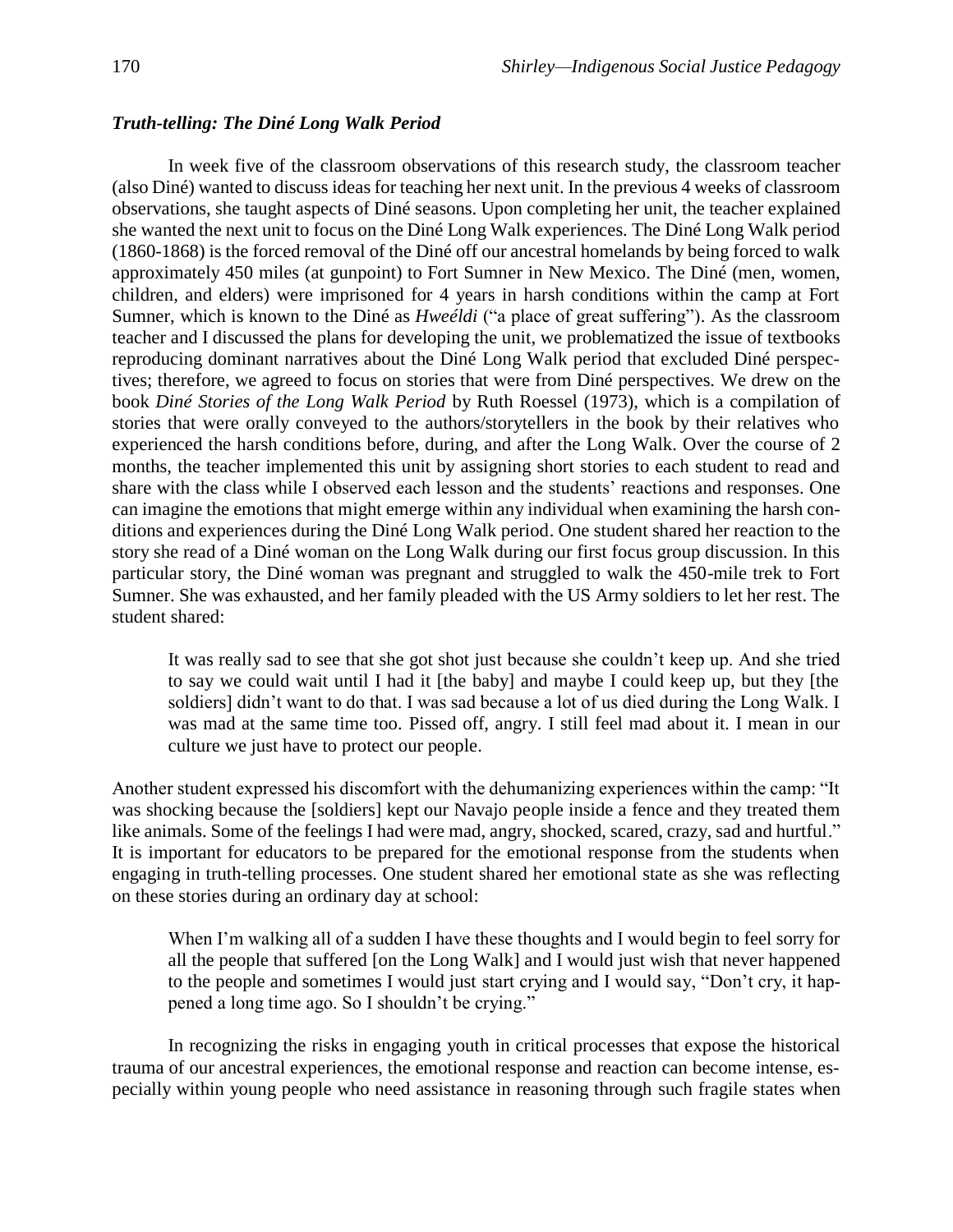moving between classroom and community contexts. In making sense of such emotional responses within one's learning process, I drew on the notion of embodied learning, which posits that the mind and body are intricately connected in learning experiences. Manu Aluli Meyer explained that within Hawaiian epistemology there is no separation of mind and body (2008)—and this is also true within Diné epistemology. Meyer described this process as, "Our thinking body is not separated from our feeling mind. *Our mind is our body*. *Our body is our mind*. And both connect to the spiritual act of knowledge acquisition" (Meyer, 2008, p. 229). Likewise, Jo-ann Archibald (2008) describes the notion of embodied learning as "heart knowledge," which describes the emotional reaction to stories that transmit energy to the listener.

Knowledge acquisition was certainly prompted by such strong emotional responses within the students; however, the key was to *cultivate the heart* in order to move toward healing and empowerment. Thus, I connected to the Diné philosophical aspect of *hozhó* to move students toward healing. *Hozhó* is an ultimate state of being characterized by harmony, beauty, balance, wellbeing and goodness. *Hozhó* is a central aspect in Diné epistemology and is inherent in everyday life, prayers, ceremony, philosophy, and songs. Each focus group session with the students incorporated *hozhó*—for the purpose of reconciling intense emotions and understanding Diné philosophy of learning, which I describe later on. In the sessions that examined injustices, I intentionally strived to move students to a state of *hozhó* through dialogue that focused on the positives within our lives and the strength of our ancestors and people. I next turn to another key moment in the study that gives meaning to notions of truth-telling and teaching into the risks.

# *Truth-telling: Boarding School Experiences*

The opening activity provided students the opportunity to not only realize and deconstruct the hegemonic forces that shape-shift their identities, but to also envision various possibilities for change. I find the experience of deconstructing history from Diné perspectives to be one of the most essential steps to engaging these students in decolonization. By critically reflecting on their identities in relation to the past, I also facilitated a self-reflective activity that encouraged the students to critically analyze the different aspects of Diné and Western cultures that influenced their identities. Upon reflecting on the discussion on the unfair educational policies and practices within the boarding schools, we can observe one student's emotional response to the ideological underpinnings of assimilation:

I think it was hurtful because they treated our Navajos a different way…and by saying, "Kill the Indian and save the man," I think that was hurtful because that's like letting go of heritage and traditions and learning something else and forgetting about us and our ways.

As students continued to self-reflect on visuals that mapped out their time devoted to Diné cultural contexts in relation to Western cultural contexts, the students were astonished when they discovered they were more influenced by Western ways. One student commented about how he was more Westernized in his identity and thought process because he was more immersed in aspects of Western culture on a daily basis (i.e.., speaking English, going to church) and did not participate in aspects of Diné culture (i.e., speaking Diné language, participating in ceremonies, understanding the language). He expressed: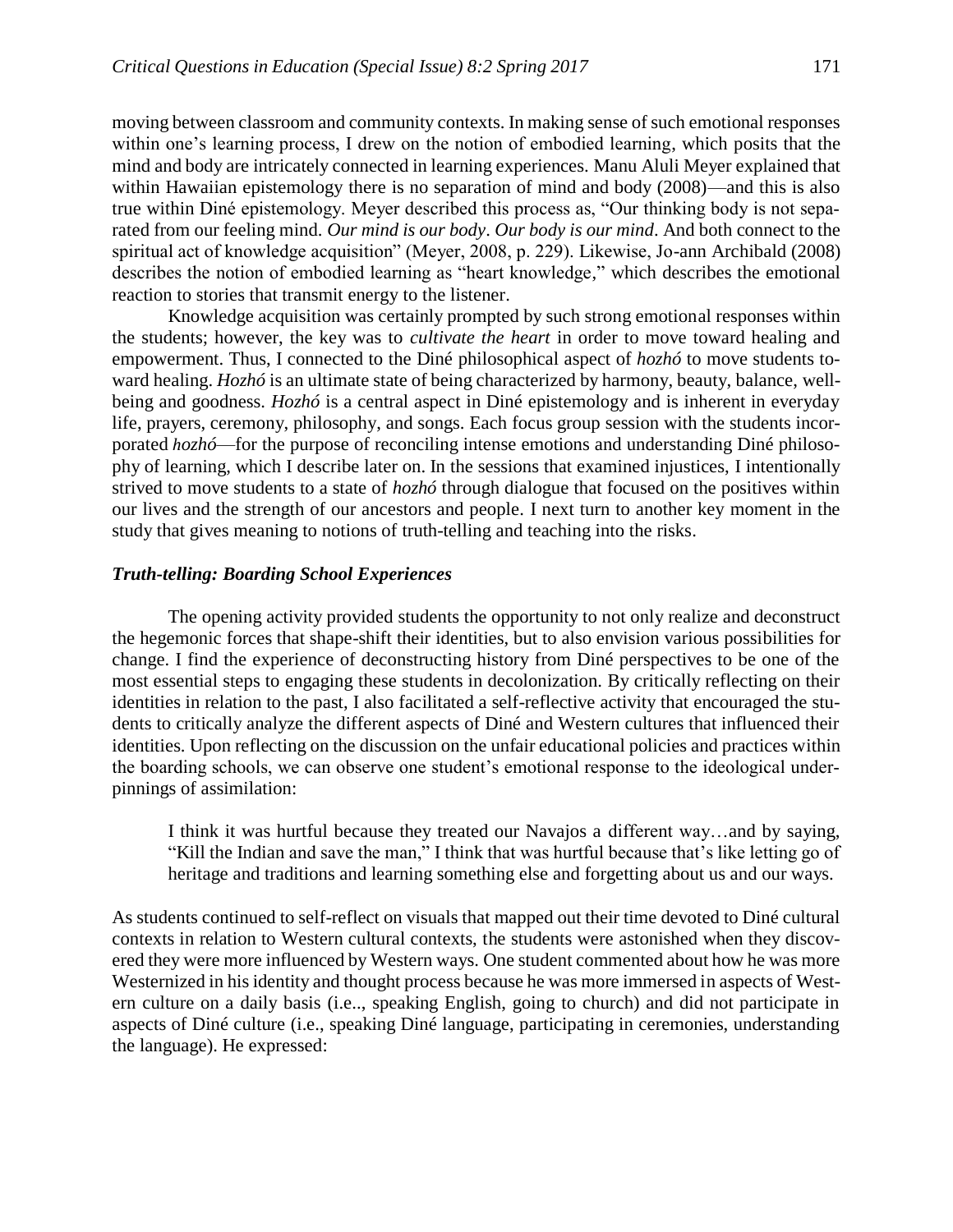I knew a little bit about the Navajo but when I wrote it down, I didn't really know I was more into the Western than the Navajo because usually we're supposed to be more of the Navajo and not that much Western. But I…was more influenced by the Western way. It made me feel no good. (Garcia & Shirley, 2012, p. 85)

In order to move the youth toward the state of *hozhó* within this discussion, I asked them to think about the ways in which they could take action in restoring the Diné epistemology and to reflect on the different opportunities they could potentially engage. Some of the youth, for example, took the initial steps of asking parents and relatives to teach them the language and stories so they had a stronger foundation and affiliation with a Diné identity. I now turn to the last scenario which speaks to the significance of cultivating the heart through Indigenous knowledge.

# *Truth-telling: Diné Stories and Philosophy of Life*

With the intent of restoring balance in the students' thoughts and emotions, the topic of the last focus group session was traditional Diné stories and the philosophy of learning. According to Archibald (2008), stories have the power to educate the heart, mind, body and spirit. She expands, "Stories have the ability to soothe…and to heal the emotions and spirit" (p. 98-99). In addition to helping the youth recover aspects of Diné epistemology that had been marginalized in their lives, engaging the youth in a healing process to soothe the emotions and spirit was the intent of this last focus group session. When explaining the Diné philosophy of life, I used the shape of our traditional home, *hooghan*, to share stories about the journey through life, the different stages of life (childhood, adolescence, adulthood, and elderly) and the role of *hozhó* (to maintain holistic wellbeing and balance) within our journey. The students were instructed to draw a picture of aspects of the stories that resonated with them. One student drew a picture of Changing Woman (a deity) by her side during her *kinaaldá*, which is a ceremony for adolescent girls. Another explained that she felt protected within the 4 sacred mountains. <sup>5</sup> The students then began to reflect on *hozhó* in relation to their past behaviors and actions. A student expressed, "It made me think about not making any bad choices." Another elaborated:

It made me think about my life and how it is because if you get sad, you kind of go off the path and you're not in the right state of mind. So I was thinking about it and I was thinking about how many times I went off and I was like, it would've been a whole bunch if I actually counted it. Just a couple days ago, I was starting to misbehave and my mom got mad and I started thinking about the philosophy and the stories and how people used to act and I thought back about it and I started behaving more.

Overall, the philosophy and stories became prominent in their thought processes. As the students reflected on their identities throughout the entire research journey, majority reported that learning the philosophy of life was the most beneficial part of reconstructing their thoughts and actions toward being more conscious and taking pride in their Diné culture and identity, as the Diné philosophy played a huge role in their own healing process. It was at this point in the decolonization process that launched a sense of empowerment within them to facilitate the process of individual action in their personal lives.

 $\overline{a}$ 

<sup>5.</sup> The traditional homeland of the Diné is within the 4 sacred mountains of the San Francisco Peaks in Arizona, Mount Taylor in New Mexico, Blanca Peak in Colorado and Hesperus Mountain in Colorado.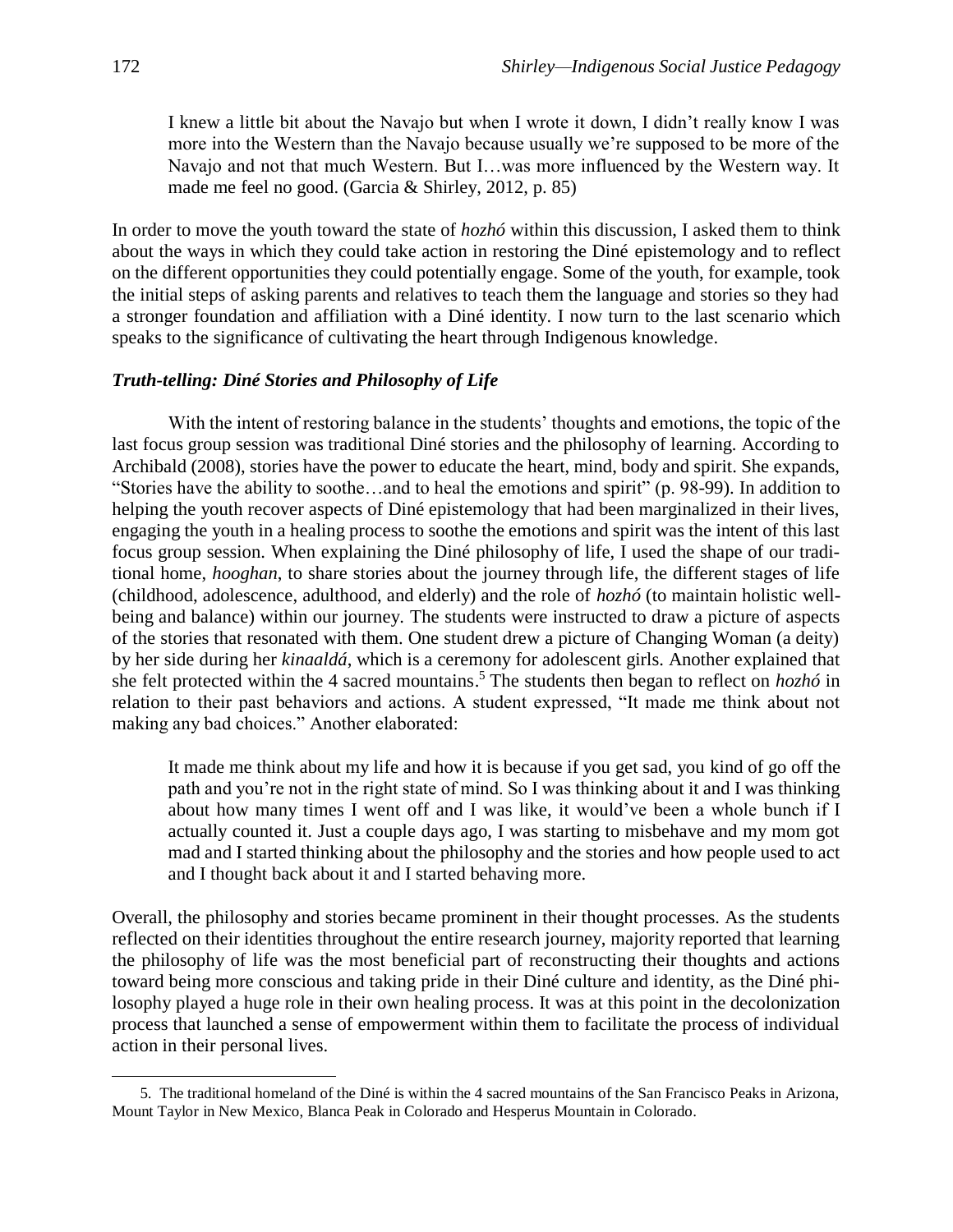## **T'áá hwó ají t'éego***:* **Transformative Possibilities Toward Nation-building**

It is important within Indigenous social justice pedagogy to transform the emotional reactions of anger and sadness and move toward transformative and constructive ways of thinking and acting. By connecting on such an emotional level within each phase of the research process, the students developed a sense of empowerment that motivated them to take proactive steps toward positive changes in their personal lives. Upon analyzing colonial tactics of assimilation that uncovered the process of changing and shifting Diné identities away from our values and ways of being, the youth concluded that reclaiming the Diné language and stories was the essential first step in addressing the issue of culture and language loss; therefore, this reclamation became a priority for this group. Students explained the different ways they took individual and immediate action within their personal lives. Nearly all of the students  $(9 \text{ of the } 10)^6$  shared that they asked parents and grandparents to teach them the language and stories as they recognized that fluency in the language gave them access to the traditional stories and knowledge within the Diné epistemology. Each personal story was unique; one student asked her mother to speak *Diné bizaad* (language) to her as she conducted daily chores at home, another shared how she asked her father to teach her the language and chuckled at his way of doing so through total immersion and the entertaining experiences that emerged through their interactions, and another asked her mother to devote time to helping her pronounce various words and phrases. In addition, several of the students shared their interactions with specific individuals about the Diné stories and concepts. One student saw her former Kindergarten teacher at a local grocery store and asked if she could borrow her film collection of some of the Diné stories. Another was helping her grandfather clean the *hooghan* when she started reflecting on the stories, which prompted a conversation with him about *hozhó* and the different phases of life. All in all, the students found solutions in their own ways.

Youth have the intellectual capacity to deeply engage in decolonizing and indigenizing processes. By examining history and present-day issues, engaging students in the process of critical self-reflection, drawing on Indigenous philosophy (such as Diné concepts of *k'é* and *hozhó*), and engaging students in dialogue, educators can move students toward facilitating individual and collective action. For example, the sense of urgency in disrupting the cycle of cultural and linguistic decline of our Diné people had one student envisioning possibilities for enacting transformative possibilities. In the final interview with this student, he shared his idea for seeking action beyond individual and personal changes that would transcend improvement within Diné communities. He stated that he considered the notion of proposing "storytelling nights" at the local chapter house in the community. <sup>7</sup> Educators facilitating the process of navigating youth in taking action based on ideas such as these are important in helping students understand positive ways of addressing social concerns. This student's idea for change motivated him to address the cultural and linguistic decline in Diné people—in the Diné epistemology, this sense of empowerment is known as *t'áá hwó ají t'éego*, which essentially translates to "it is up to you to do it" and describes the internal drive and motivation to take action.

The findings from this study suggest that the youth uncovered multiple layers of colonization that led to the decline in the Diné language, culture, and identity within themselves and the Diné communities. Although the youth engaged in an emotional journey about the knowledge they

l

<sup>6.</sup> One student claimed he was fluent in the language.

<sup>7.</sup> A chapter house is a community center. Every community on the Diné Nation has a chapter house where politics and local concerns are discussed and addressed. These chapter houses are also social spaces where community gathers for various activities and events.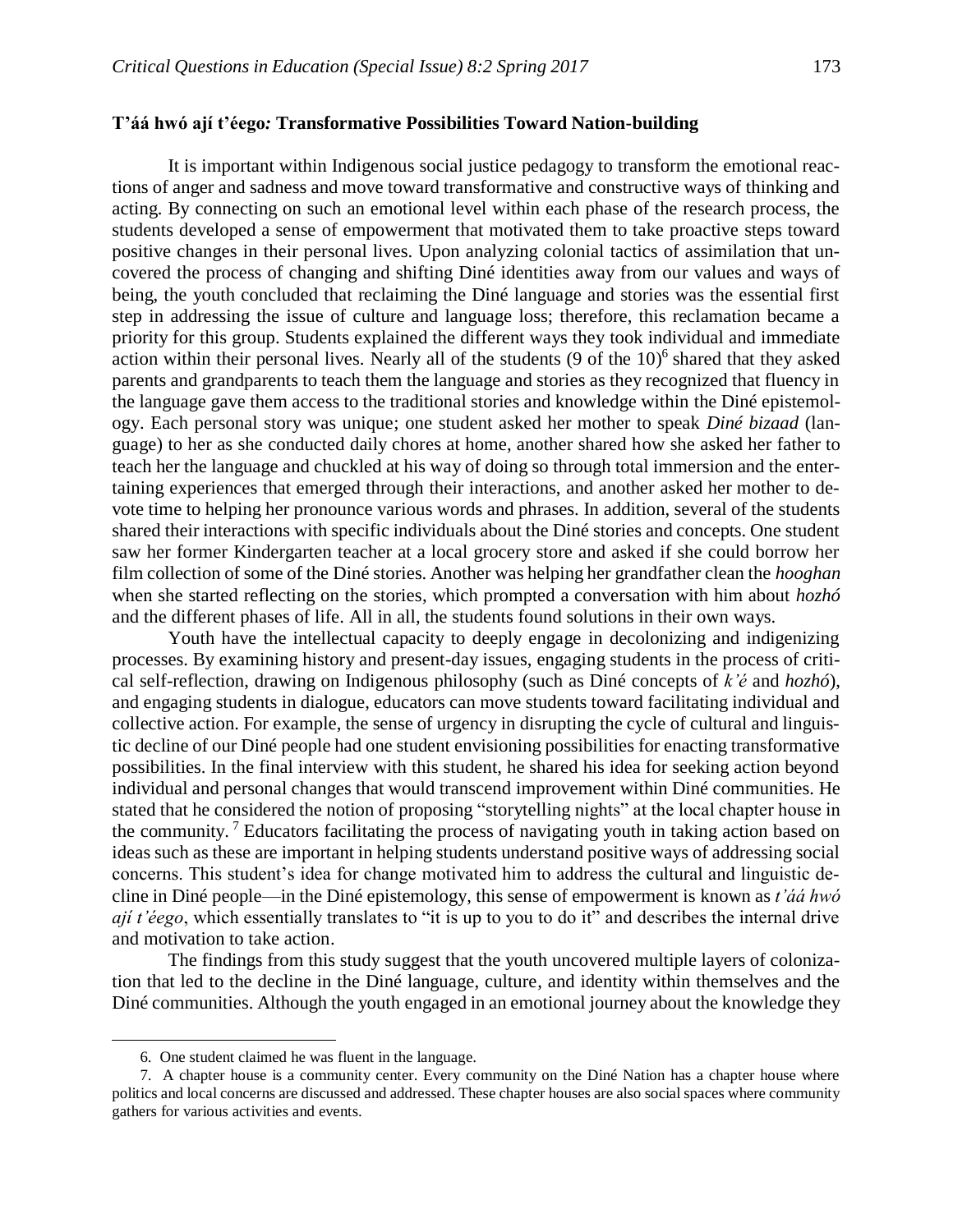deconstructed and gained through the rediscovery of their history and contemporary forms of colonialism, by the end of the process they were brainstorming various action steps they could possibly take to transform their situations and conditions among themselves and their people. Deconstructing identity through decolonizing and indigenizing processes developed a critical Indigenous consciousness within the youth which in turn prepares them to contribute to nation-building.

## **Concluding Thoughts and Implications**

Teaching into the risks while cultivating the heart asks educators working with Indigenous youth to draw on Indigenous social justice pedagogy to carefully and intentionally engage youth in examining issues and concerns in Indigenous communities. Unfortunately, such present-day issues contain a history filled with trauma and injustices. In working with Indigenous youth, it is important to consider the vulnerabilities and emotional reaction that might emerge within them to facilitate a process through which they transcend those fragile emotions and move toward more positive and constructive ways of activating agency to make change.

The emotional journey of the youth in this study is one from which we can draw implications for teaching into the risks. Risks can be revealed through the emotional outcomes that might emerge when uncovering histories from Indigenous perspectives that expose historical injustices; therefore, educators need to be prepared to help youth navigate the intense emotions that accompany such histories. Cultivating the heart by integrating aspects of Indigenous epistemology is an important strategy. No educator should intentionally leave youth in a state of anger and sadness; therefore, educators must skillfully teach into the risks and cultivate the heart by relying on Indigenous values and knowledge to move toward the "positive rebuilding energy needed in our communities" (Wheeler cited in Wilson, 2004, p. 71). For example, by engaging youth in the process of analysis that examines why and how the current conditions, issues, or circumstances exist, youth can begin to understand how to envision themselves as *protectors* of Indigenous people, land, languages and cultures. In essence, knowing the historical context may inform their future actions that develop capacity for nation-building. In doing so, educators serving Indigenous youth would be expected to liberate their minds from the traditional settler colonialist methods of school and begin rethinking curriculum, pedagogy and classroom interactions that center Indigenous epistemologies. This reconceptualization of schooling is essential if we wish to reinforce sovereignty for nation-building.

Furthermore, it is vital to create an environment that features a deep level of trust and respect in order for youth to share their innermost thoughts and feelings. I am reminded of the notion of the "dialogical spiral" (Kinloch & San Pedro, 2014), a process that occurs during an exchange of communication where deep levels of trust and respect emerge within the in-between space of listening and speaking. In such an exchange of communication, it is important to draw on Indigenous knowledge and values to reinforce trust and respect. Every Indigenous group has its own conceptualization for relating to one another based on the fundamental notion of respect. For example, Kulago described *k'é* as relationships based on the values of respect, "compassion, cooperation, love kinship, clanship, friendliness, kindness, unselfishness, peacefulness and thoughtfulness" (as cited in Lee, 2016, p. 99). Imagine a classroom environment based on such values!

Creating spaces of learning through Indigenous social justice pedagogy enables students to critically examine and deconstruct history, colonialism and socializing forces, which leads to the development of a critical Indigenous consciousness (Lee, 2006). Within these determined efforts by educators, Indigenous youth will begin to critically reflect on how socializing forces contribute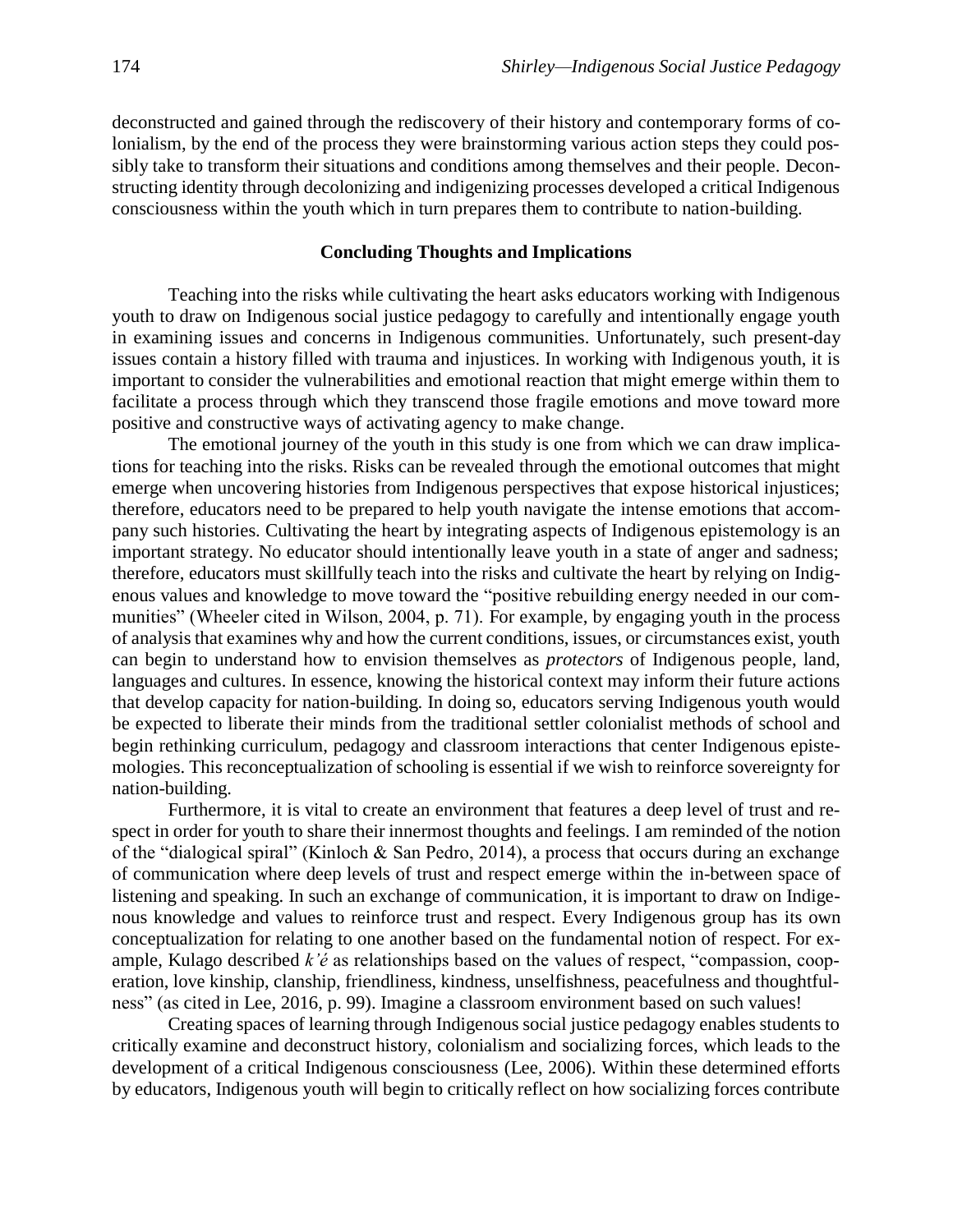to the internalization, oppression, and construction of their identities. Thus the space of learning contextualized within ISJP can become an avenue where analytical skills, knowledge and emotional dispositions can be developed and cultivated. In addition, if educators were to create curriculum around other issues of oppression, such as racism, classism, sexism, or discrimination inherent in our Indigenous communities, how might one begin this process? What are the risks inherent within the process? What Indigenous values and epistemologies can be drawn on? And how can educators facilitate change with the youth so we can maintain strong, healthy, and vibrant communities? Indeed, engaging young people in such critical examinations and dialogues will raise their consciousness around such issues and inspire a sense of empowerment that will facilitate individual and communal change.

Consider the issue of Oak Flat, for example. How could educators draw on Indigenous social justice pedagogy to integrate this social issue of the mining company destroying land that is sacred to Apache people into the classroom curriculum? How might aspects of colonialism, Indigenous knowledge, and social change contribute to the development of the curriculum? Upon learning about Naelyn's efforts to save and protect Oak Flat, I repeatedly pondered what experiences led to the development of a political, critical, and spiritual consciousness within her. How was she prepared for such advocacy? Both examples of Naelyn and the Diné youth in this study lead us to develop pressing questions regarding pedagogical implications and curriculum development for Indigenous communities. Likewise, Naelyn and the Diné youth also remind us that youth have the strength and capability to be leaders within an Indigenous structure of nation-building. When educators evoke critical methodologies like ISJP in education, they are preparing students to contribute to and promote the social, political, and cultural goals of nation-building in Indigenous communities.

#### **References**

- Alfred, T. & Corntassel, J. (2005). Being Indigenous: Resurgences against contemporary colonialism. *Government and Opposition*, *40*(4), 597-614.
- Archibald, J. (2008). *Indigenous storywork*: *Educating the mind, heart, body and spirit*. Vancouver, BC: UBC Press.
- Begay, L. (2002). Awakened belonging: Utilizing traditional stories to enhance self-perception of Diné children. (Unpublished doctoral dissertation). Fielding Graduate Institute, Santa Barbara, CA.
- Benally, H. (1994). Navajo philosophy of learning and pedagogy. *Journal of Navajo Education, 12*(1), 23-31.
- Brayboy, B. (2005). Toward a tribal critical race theory in education. *The Urban Review*, *37*(5), 425-446.
- Brayboy, B., Fann, A., Castagno, A. & Solyom, J. (2012). *Postsecondary education for American Indian and Alaska Natives: Higher education for nation building and self-determination*. In Ward, K. & Wolf-Wendel, L. (Eds.), ASHE Higher Education Report. 37(5).
- Brayboy, B. & McCarty, T. (2010). Indigenous knowledges and social justice pedagogy. *Social justice pedagogy across the curriculum: The practice of freedom* pp. 184-200). New York: Routledge.
- Cammarota, J. (2011). The value of a multicultural and critical pedagogy: Learning democracy through diversity and dissent. *Multicultural Perspectives*, *13*(2), 62-69.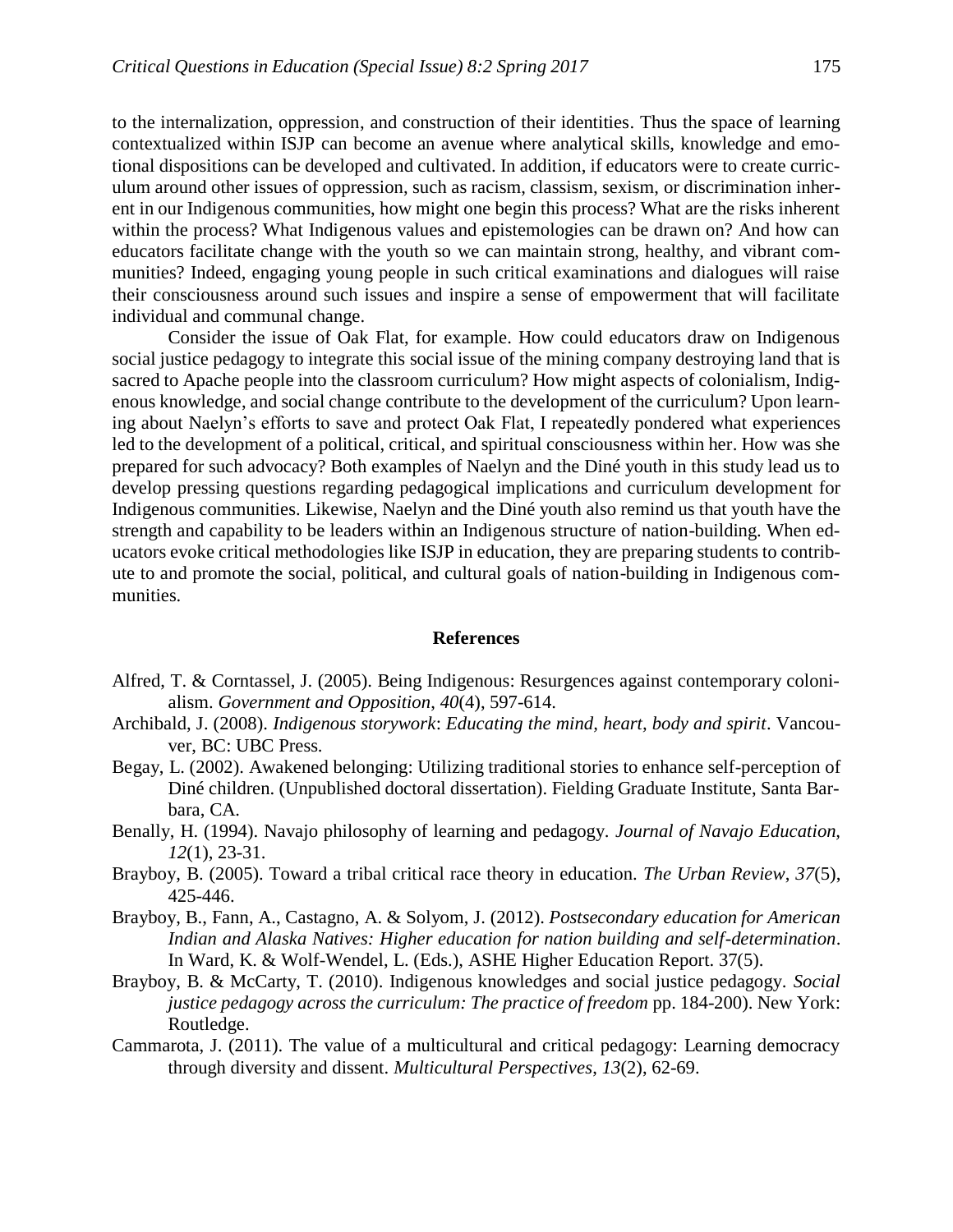- Chapman, T. & Hobbel, N. (2009). *Social justice pedagogy across the curriculum: The practice of freedom*. New York: Routledge.
- Chilisa, B. (2012). *Indigenous research methodologies*. Thousand Oaks, CA: Sage.
- Dei, G. (2011). Introduction. In G. Dei (Ed.), *Indigenous philosophies and critical education*: *A reader* (pp. 1-13). New York: Peter Lang.
- Fanon, F. (1963/2004). *The wretched of the earth*. New York: Grove Press.
- Freire, P. (1970/2002). *Pedagogy of the oppressed*. New York: Continuum.
- Garcia, J. & Shirley, V. (2012). Performing decolonization: Lessons learned from Indigenous youth, teachers and leaders' engagement with critical Indigenous pedagogy. *Journal of Curriculum Theorizing, 28*(2), 76-91.
- Haskie, M. (2002). Preserving a culture: Practicing the Navajo principles of hozhó d00 k'é. (Unpublished doctoral dissertation). Fielding Graduate Institute, Santa Barbara, CA.
- Hermes, M. (2015). Mii-gaa-izhiwinag: And then I brought her along. In S. Grande (Ed.), *Red Pedagogy: Native American Social and Political Thought Tenth Anniversary Edition* (pp. 273-276). Lanham, MD: Rowman & Littlefield.
- Kinloch, V. & San Pedro, T. (2014). The space between listening and storying: Foundations for projects in humanization. In D. Paris & M. Winn (Eds.), *Humanizing research: Decolonizing qualitative inquiry with youth and communities* (pp. 21-42). Thousand Oaks, CA: Sage.
- Kulago, H. A. (2016). Activating Indigenous Knowledge to Create Supportive Educational Environments by Rethinking Family, Community, and School Partnerships. *The journal of Family Diversity in Education*, *2*(1), 1-20.
- Lee, T. S. (2006). "I came here to learn how to be a leader": An intersection of critical pedagogy and Indigenous education. InterActions: *UCLA Journal of Education and Information Studies*, *2*(1), http://escholarship.org/uc/item/92m798m0
- Lee, T. S. (2016). The home-school-community interface in language revitalization in the USA and Canada. In S. M. Coronel-Molina & T. McCarty (Eds). *Indigenous language revitalization in the Americas* (pp. 99-115). New York: Routledge.
- Lomawaima, T. & McCarty, T. (2006). *"To remain an Indian": Lessons in democracy from a century of Native American educatio*n. New York: Teachers College Press.
- McCaslin, W. & Breton, D. (2008). Justice as healing: Going outside the colonizers' cage. In N. Denzin, Y. Lincoln & L. T. Smith (Eds.), *Handbook of critical and Indigenous methodologies* (pp. 511-531). Thousand Oaks, CA: Sage.
- Meyer, M. (2008). Indigenous and authentic: Hawaiian epistemology and the triangulation of meaning. In N. Denzin, Y. Lincoln & L. T. Smith (Eds.), *Handbook of critical and Indigenous methodologies* (pp. 217-232). Thousand Oaks, CA: Sage.
- Revkin, A. (2015, July 17). From Times Square to the Capitol, Apache protestors fight U.S. land swap with mining company. *New York Times*. http://dotearth.blogs.nytimes.com/2015/07/17/from-times-square-to-the-capitol-apache-protestors-fight-u-s-landswap-with-mining-company/?\_r=0.
- Roessel, R. (1973). *Diné Stories of the Long Walk Period*. Tsaile, AZ: Navajo Community College Press.
- Said, E. (1978/2003). *Orientalism*. New York: Vintage Books.
- Simpson, L. (2014). Land as pedagogy: Nishaabeg intelligence and rebellious transformation. *Decolonization: Indigeneity, Education & Society*, *3*(3), 1-25.